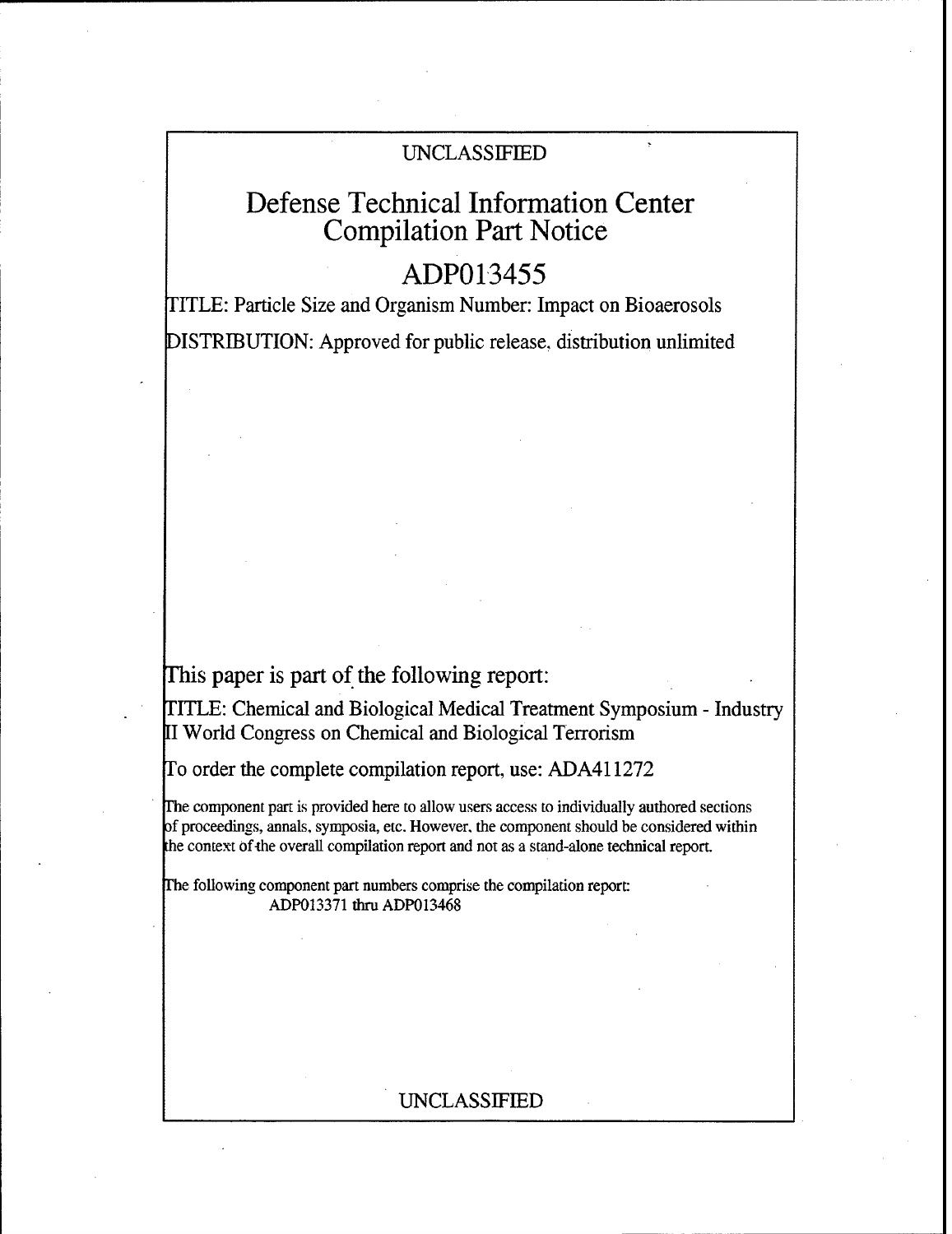## **86.** PARTICLE **SIZE AND ORGANISM NUMBER:** IMPACT **ON** BIOAEROSOLS

Robert M. Debell, Ph.D.

Battelle Memorial Institute 1725 Jefferson Davis Highway Arlington VA 22202-4172, USA

## **INTRODUCTION**

There exists a global concern regarding the potential for an attack with a biological weapon (BW) within the next several years. This is amply demonstrated by efforts to develop highly advanced detection instruments and warning systems, produce innovative clothing to protect against weapons of mass destruction (WMD), determine methods to mitigate possible effects, and provide effective consequence management. Obviously, it is most important to properly assess the threat of a biological weapon and to understand the potential impact to apply the best defensive and protective measures to thwart a BW attack.

Although there are several potential dissemination scenarios to describe an attack with a biological weapon, the greatest concern is directed at the potential release of a bioaerosol. Aerosol dissemination, stemming from the development of large military-affiliated offensive BW programs, has been recognized as the most efficient method for spreading a biological agent. The 1995 incident on the Tokyo subway by the Aum Shinrikyo in their use of aerosolized sarin, albeit crudely designed, demonstrated clearly that terrorists would now achieve enough technical sophistication to employ recognized methods with WMD use.

To defend against a bioaerosol attack, there is much to be gained in understanding and predicting the anticipated effects of an aerosolized agent on an exposed population. Such knowledge will provide greater insight into the design of a variety of materials and protocols under development to respond to such an attack. Detectors, rapid response teams, predictive dispersion codes, protective clothing, and decontamination equipment are just a few items in the growing arsenal to protect against a WMD attack. The widely recognized proliferation of biological weapons mandates, in particular, the necessity for protection against bioaerosols.

## PARTICLE **SIZE EFFECTS**

Particle size is likely the single most important element in the design of a bioaerosol. Humans are seriously affected by bioaerosols with a characteristic particle size range (i.e. mass median diameter or MMD) of one to five microns because these particles are most likely to reach and be retained in the deep tissues (i.e., the alveolar region) of the lungs during respiration. Bioaerosols with larger particle sizes (i.e., 5 to 20 microns MMD) are generally much less likely to cause serious infection because the upper respiratory tract easily clears such particles. Depending on the agent such large particles, however, might infect the trachea, pharynx, or eye. Figure 1 shows the essential characteristics of particle deposition - not retention - in the respiratory system. Aerosolized particles with a MMD up to 10 microns are deposited in the respiratory system, but only those particles with an approximate MMD of one to five microns reach the pulmonary spaces. Although deposition of particles up to 10 microns in diameter in the respiratory system is highly effective, removal of the larger particles in this range is also effective. The upper respiratory tract removes essentially 100% of the particles with diameters  $\geq$ 10 microns, and this decreases to approximately 80% for particles with diameters of five microns. As the particle diameter is reduced to one or two microns, virtually none of the particles are removed from the respiratory tract (1)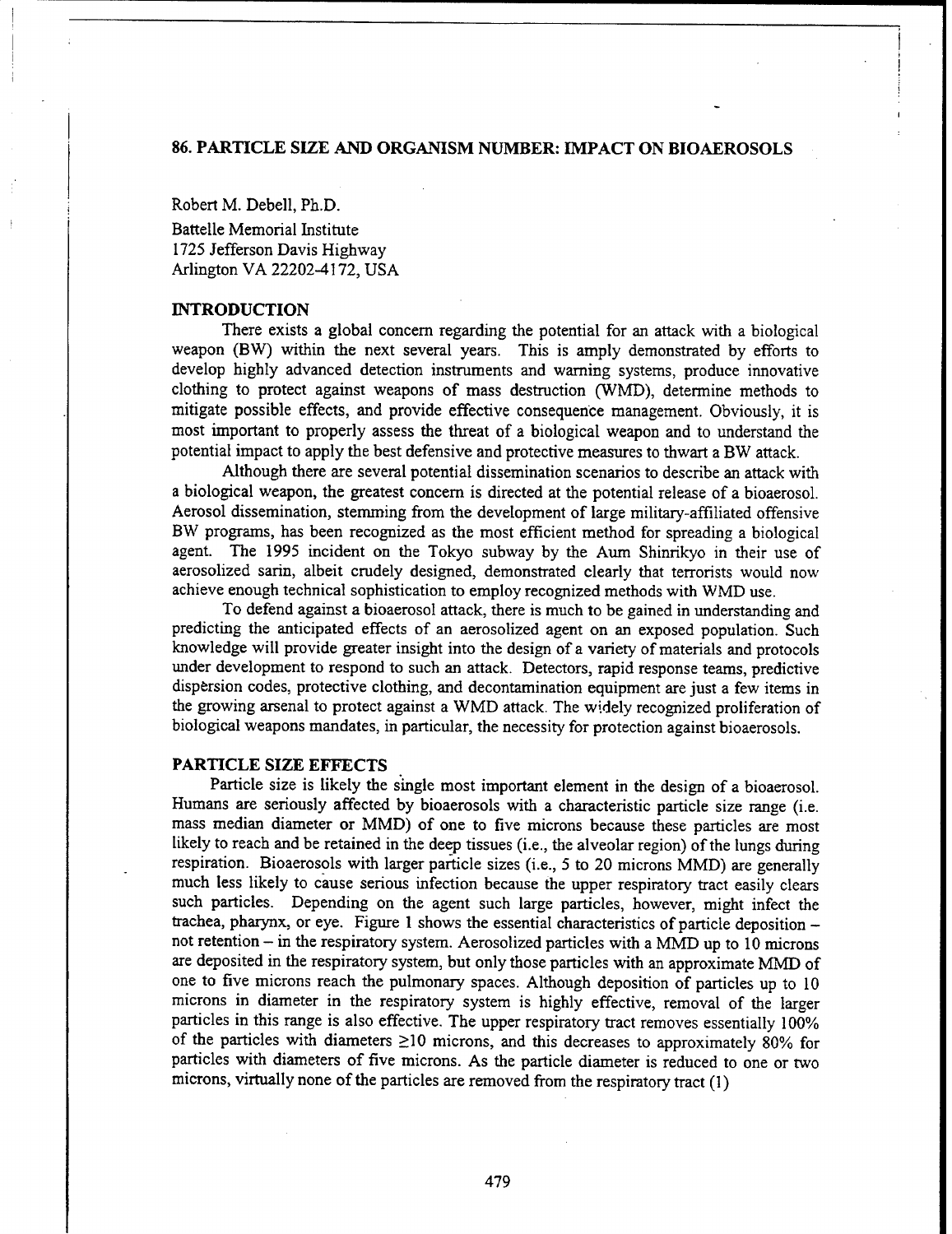# PARTICLE **SIZE AND** INFECTIVITY

The parameters for description of a bioaerosol include the particle size range or MMD and microbial infectivity described as the lethal dose  $(LD_{50})$  or infective dose  $(ID_{50})$  that causes a probable clinical response in 50% of the exposed, unprotected subjects. Based on the human respiratory response to aerosolized particles of a particular size range as described above, it is critical to assess the relationship between the MMD of aerosolized particles with the infectivity of the agent contained within the particles. Certain aspects of the relationship are not obvious. These might include atmospheric effects on the viability of aerosolized organisms as varying particle sizes, the effects of different MMDs on long-range dispersion and rates of settling of aerosols, and the potential for infection outside of the lung (i.e. the upper respiratory tract or eye). Although it is not possible to perform such an assessment for every microbial threat, defending against and effectively managing an attack imposes an obligation of understanding as to how to characterize the aerosolized agent.

Characterizing a particle aerosol using MMD dictates variation in absolute particle size. The range of particle sizes will provide a basis for susceptibility based on the human respiratory response. Ultimately, this will, of course, depend on both the viability and infectivity of the microbe, as well as the finite range of particle sizes. Knowing the stability and pathogenic character of an organism, the relation between particle size and infectivity is dependent in large part on the number of organisms within a given particle, a value difficult to determine.

It is important to note that exposure to a bioaerosol is often expressed as a function of mass within a given volume. Providing that the particle size is within a finite range and the infectivity of the agent is known, the units (i.e.,  $mg \cdot \min/m^3$ ) commonly employed for exposure are acceptable. However, as described above, particle size contributes significantly to the clinical response during exposure to a bioaerosol. Using the value of mass, alone, does define particle size and, subsequently, the likely distribution within the respiratory system.

Table **I** shows the number of small spheres of unit radius that will occupy the space of a large sphere. Figure 2 shows conceptually the organizational structure of many small spheres packed into a large sphere or particle. There are two possible packing arrangements, face-centered-cubic (FCC) and hexagonal-close-packed (HCP), depending on whether a unit sphere is placed at the center of the large sphere or is tangential to the center point of the large sphere. Fortunately, as it concerns this discussion, there is little difference between the two arrangements. As the size of the large sphere increases, filling fractions show a considerable increase reaching a maximum of more than 70%, and show little difference in the filling fraction between the FCC and HCP packing arrangements (see Table I and Figure 3). Although the radius sizes for the large sphere shown in Table **I** are well above those sizes of concern with respect to bioaerosols, it should be realized that these are idealized calculations. When attempting to apply these principles to microbes, organism size will vary within a finite range providing a significant difference in filling fraction. It should also be appreciated that the filling fraction will change depending on the relative size of the small particle and also if there are minor size and shape variations in the small particles filling the large sphere.

#### PARTICLE **LD50:** *Bacillus anthracis*

For the purposes of this discussion, spores of *Bacillus anthracis* will be used to describe concepts associated with particle size and organism number. The spores, known to be resistant to many of the effects likely to impact a bioaersol, are assumed to be rigid spheres.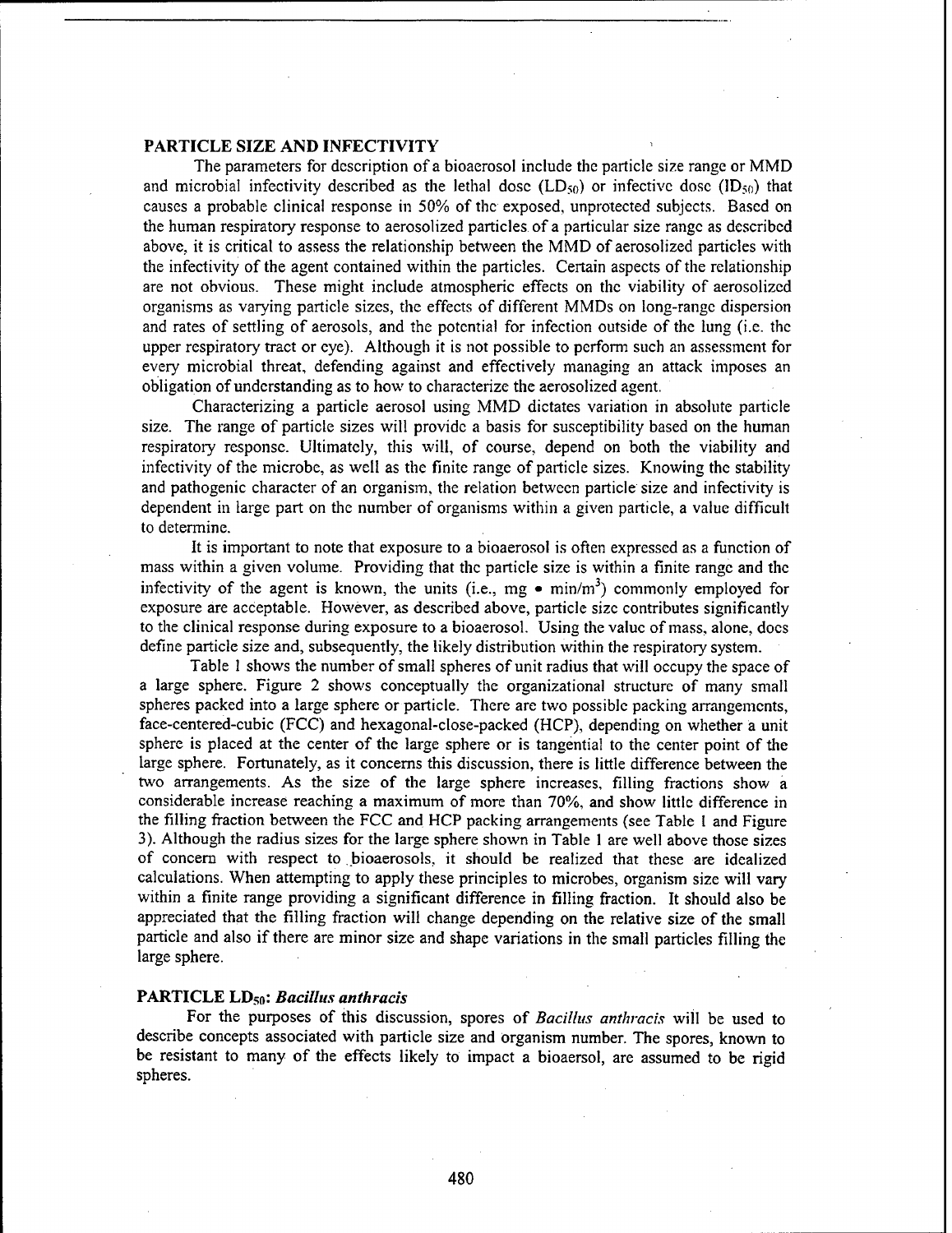One of the important concepts to characterize a bioaerosol is the relationship of organism number to particle size. This helps to reconcile the potential number of particles required to establish an infection. The **LD50** for spores of *Bacillus anthracis* is estimated at 8,000 to 10,000 spores. Providing there is one spore per particle, this  $LD_{50}$  would be considered accurate. However, an agent preparation will contain substances to promote agent dispersal and will likely consist of particles that contain more than one spore. The number of spores per particle in a dry agent aerosol will yield the number of particles that contain enough spores to account for the  $LD_{50}$ . The number of spores per particle will obviously vary based on particle size.

By means of an ultrastructural morphometric analysis, the mean diameter for spores of B. *anthracis* was found to be 0.966 **±** 0.205 microns.(2) The spores varied in shape from spherical to slightly ovoid. Allowing for a spore to be a sphere, spore volume based on the mean diameter is  $0.472$  microns<sup>3</sup>. The volume of a spherical particle with a diameter of five microns is approximately 65 microns<sup>3</sup>. The fractional filling volume is required to determine the number of spores that could occupy the volume of a given particle size. This is necessitated by the fact that spores, as spheres, are considered rigid and will not deform as packed within a spherical particle. Considering variation in spore size and shape, a reasonable estimate for the fractional fill is approximately 0.4 (i.e., 40% of the volume of the particle). Without the fractional fill parameter, about 137 spores would occupy the space in a given particle with an MMD of five microns. With the fractional fill, this number is reduced to an average of 55 spores per particle.

Because microbes as dry agents will often clump because of attractive surface effects (i.e., electrostatic charge, "hairy" endosporium, etc.), it is most important to add hydrophobic materials or other dry diluents to retain a uniform particle size. Although some of these chemical additives might occupy some of the space resulting from the fractional fill, the number of spores in a given mass will be reduced, although not necessarily in direct proportion to volume. Assuming that 50% of the mass of a dry agent preparation consists of additives to promote effective dispersion and 10% of these materials occupy the void volume created by the fill fraction within a five-micron particle, five-micron particles might contain an average of 33 spores per particle. In this case, the "particle  $LD_{50}$ ", as opposed to the infectivity of *B. anthracis,* in terms of five-micron particles that would contain a total of 8,000 to 10,000 spores is estimated to be between 242 and 303 particles. Using similar calculations for three-micron particles, the "particle  $LD_{50}$ " would be from 1111 to 1388 particles. Thus, the  $LD_{50}$  value based on particles would be less than the typical  $LD_{50}$  value by one or two orders of magnitude depending on particle size. These types of calculations to characterize bioaerosols provide valuable tools for defensive measures, especially for the development of items such as detectors and dispersion codes.

## PARTICLE INFECTIVITY **AND VIRUSES**

Although the use of *B. anthracis* spores in a five-micron particle demonstrates the principles that govern particle size as it relates to infectivity, it does not show adequately the increase in efficiency of packing small particles into a relatively large spherical volume. The increase in efficiency is based on the fill fraction as shown in Table 1. Viruses are typically 100 to 1000x smaller than bacteria and are often characterized with infectivity values of 100 virions or less. Although subject to many of the same bioaerosol parameters described previously, virus infectivity can often be reduced to a single particle within a bioaerosol.

Figure 2 shows a large sphere or particle with a diameter 16x greater than that of the individual small spheres. If the large sphere were a particle with a MMD of three microns, the volume of the large sphere would be approximately 14.1 microns<sup>3</sup>. The MMD of each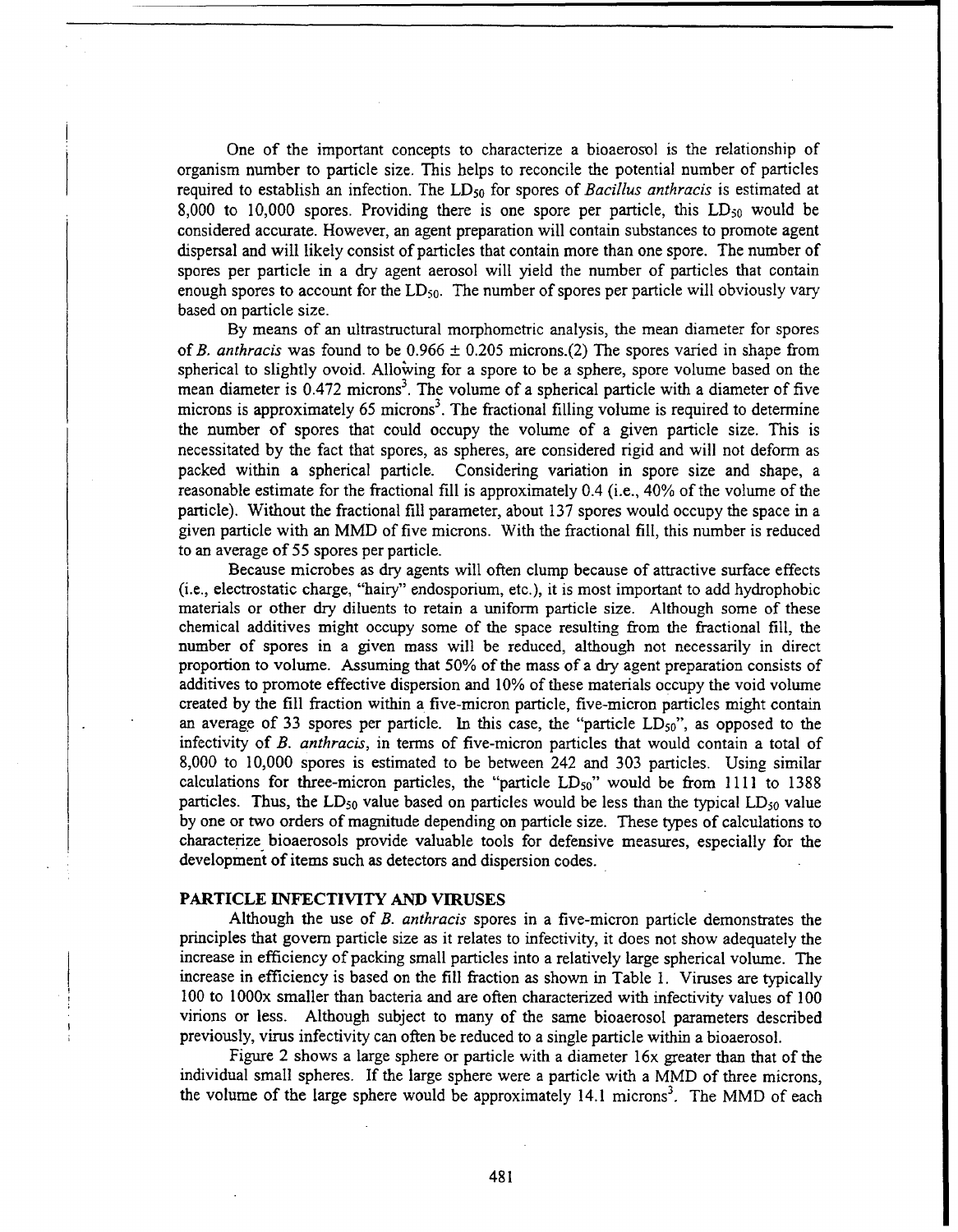small sphere would be approximately 0.19 microns, much larger than that of most viruses. With a fill fraction of 0.6, the three-micron particle would contain approximately 2450 virions. Therefore, for most viruses, this would easily yield a clinical response by inhalation of a single particle from an aerosolized agent.

# **SUMMARY**

The effects of particle sizc on retention within the respiratory system and the relationship between infectivity and particle size are important concepts with respect to bioaerosols. Microbial infectivity measured as particles within a bioaerosol as opposed to the typical infectious or lethal dose may be reduced by one or two orders of magnitude to that of a single particle, depending on the agent. These considerations should be useful in the development of detection and protection devices needed to predict the occurrence or limit the effects of a BW attack.

## **REFERENCES**

- **1.** Hatch, T.F. (1961) Bacteriol. Rev. 25:237-240.
- 2. Geisbert, T.W., et al. (1993) Report: "Ultrastructural and morphometric comparison *of Bacillus anthracis* spores with spores of other *Bacillus* species."

#### KEY WORDS

Bioaerosol, infectivity, microbe, particle size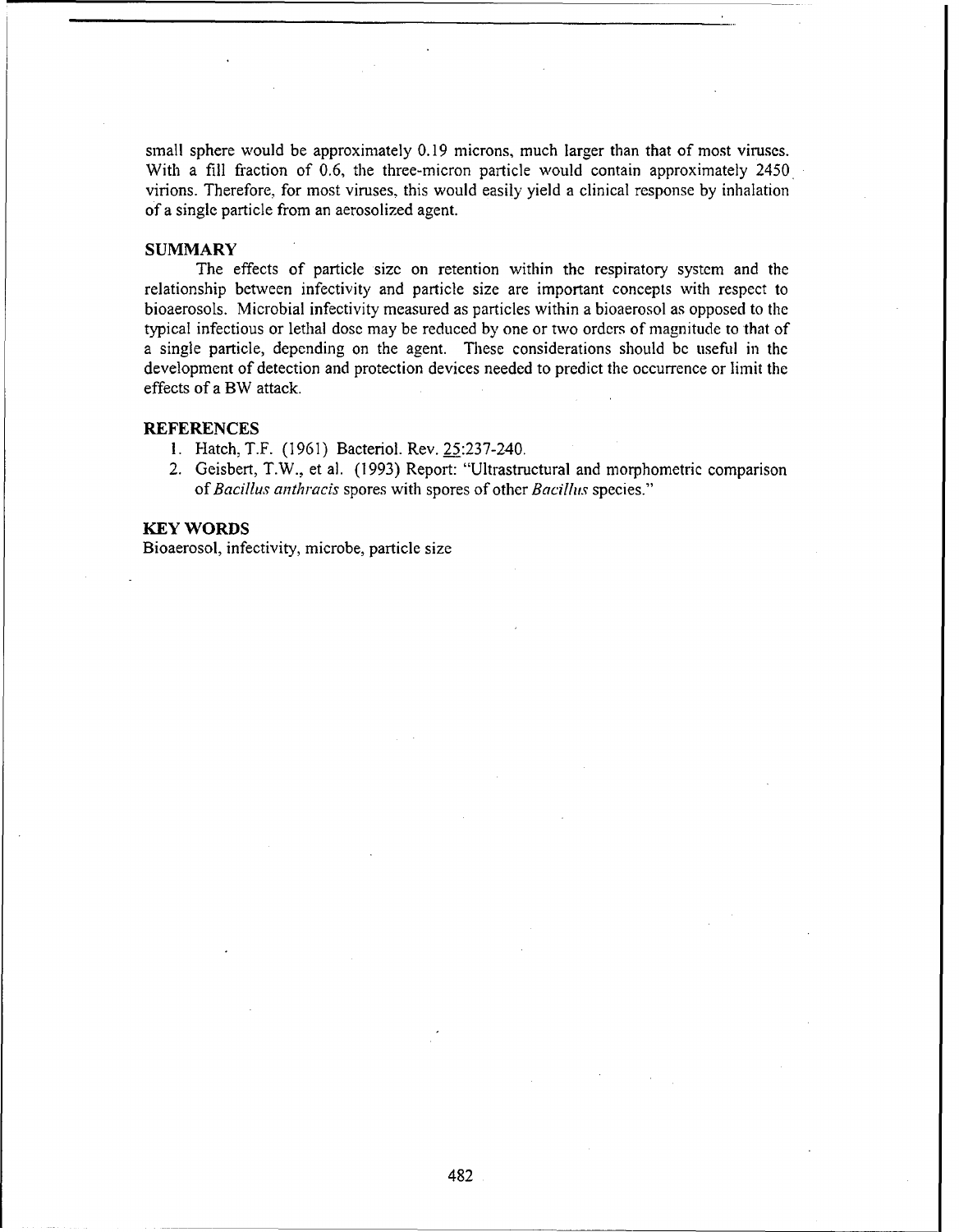# **FIGURES AND** TABLE

Figure 1. Total and regional deposition of inhaled particles in relation to the aerodynamic particle size. *(from Hatch, 1961).*

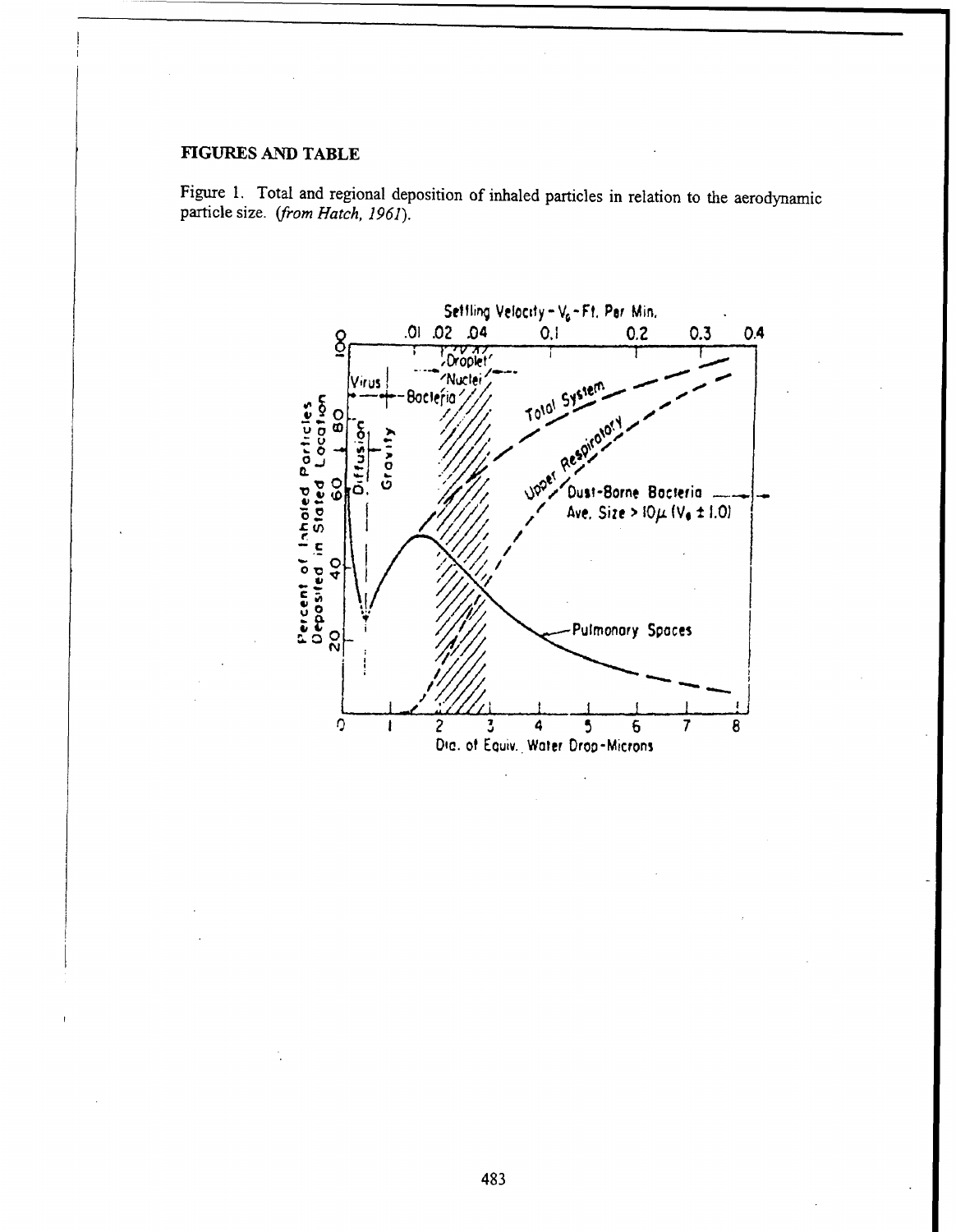

Figure 2. FCC lattice with outer sphere 16x diameter of small spheres